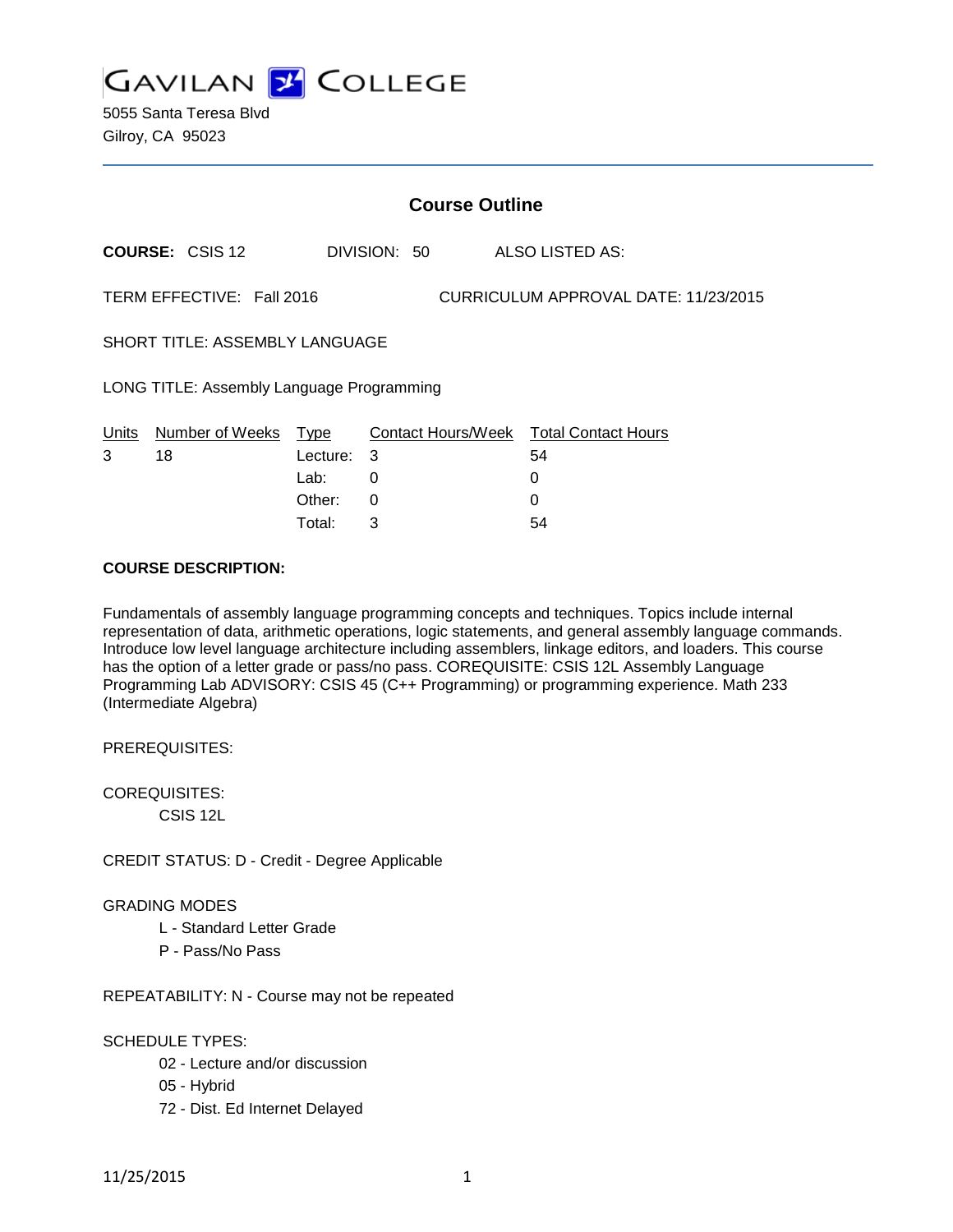## **STUDENT LEARNING OUTCOMES:**

1. Create, modify, execute, debug, and print a simple assembly language program.. Measure: Homework, exercises, quizzes. PLO: 2 ILO: 7, 3, 2 GE-LO: Year assessed or anticipated year of assessment: 2016

2. Create, modify, execute, debug, and print an assembly language program that uses three types of loops. Measure: Homework, exercises, quizzes. PLO: 2, 4 ILO: 3, 7, 2 GE-LO: Year assessed or anticipated year of assessment: 2016

3. Create, modify, execute, debug, and print an assembly language program that uses accumulators, registers and hexadecimal numbers. Measure: Homework lab exercises, projects PLO: 2, 4 ILO: 3, 7, 2 GE-LO: Year assessed or anticipated year of assessment: 2016

4. Create, modify, execute, debug, and print an assembly language program that uses decision and jump statements. Measure: Exercises, homework, quizzes PLO: 2, 3, 4 ILO: 3, 7, 2 GE-LO: Year assessed or anticipated year of assessment:

5. Create, modify, execute, debug, and print an assembly language program that uses five different arithmetic operations and four arithmetic functions. Measure: Homework, quizzes, projects. PLO: 2, 4, 3 ILO: 7, 3, 2 GE-LO: Year assessed or anticipated year of assessment:

## PROGRAM LEARNING OUTCOMES:

1) Student will code, debug, document, test, and run complex C++ programs.

2) Student will write programs in at least three different programming languages, and compare and contrast the philosophies and comparative advantages of each these languages.

3) Students will demonstrate professional conduct by meeting project deadlines, and participating in selfmanaged teams.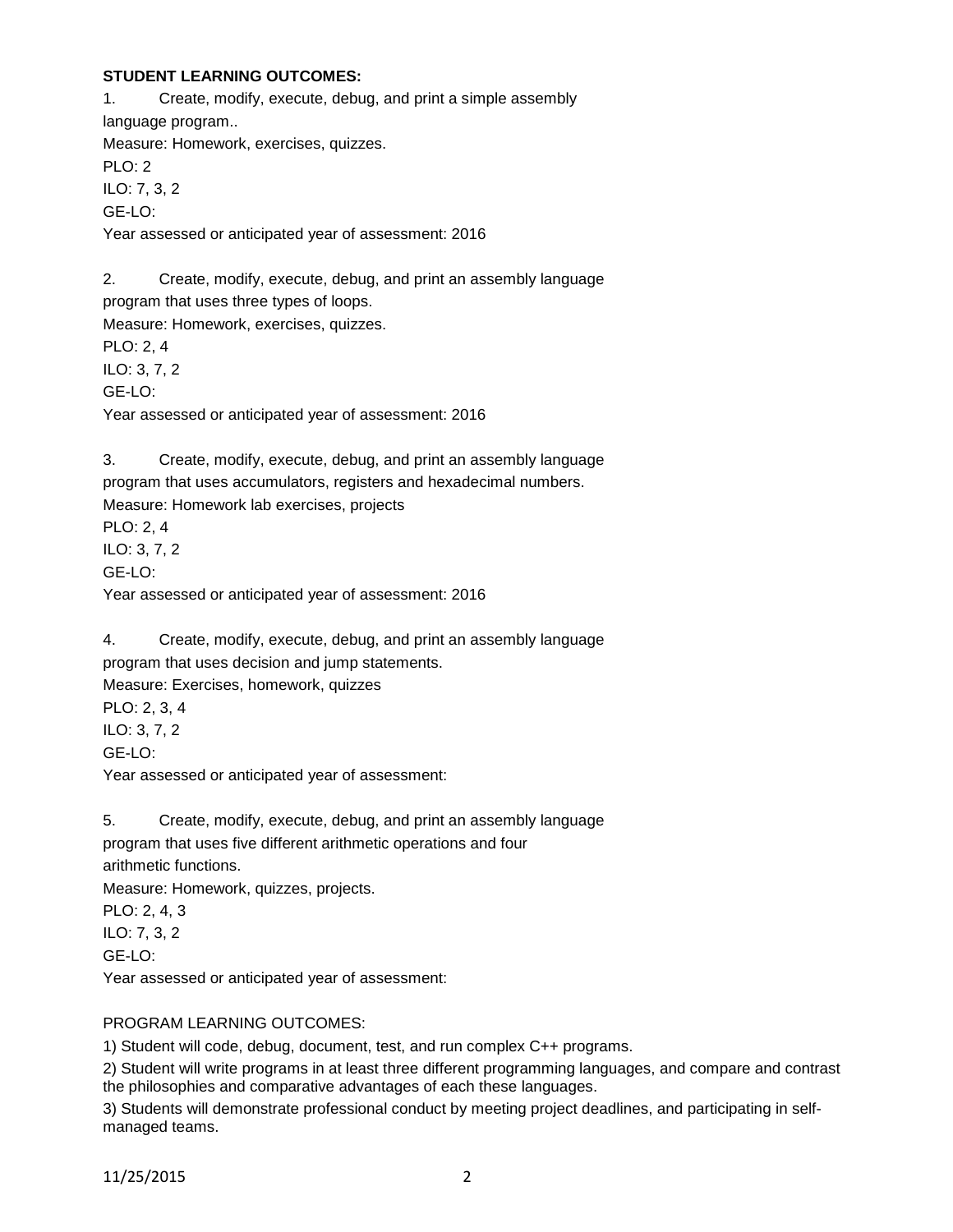4) Student will create algorithms to solve programming problems, and implement those algorithms.

# **CONTENT, STUDENT PERFORMANCE OBJECTIVES, OUT-OF-CLASS ASSIGNMENTS**

Curriculum Approval Date: 11/23/2015 WEEK HOURS CONTENT 1-2 L Lecture 6 What is assembly language? Who uses it? Why is it necessary? Variety of assembly languages for different CPU platforms - 8 bit, 15 bit and 32 bit systems. Assembly language vs. machine code Historical background Number system How to use the number system to represent data formats. Homework: Read chapter in the textbook related to introduction to assembly language and number system. Practice number conversions: binary to hex; hex to binary. Do exercise related to these topics. Read chapter in the textbook related to register types. 3-4 L Lecture: 6 How accumulator, base index, counter and data registers are modeled in an 8 bit, 16 bit and 32 bit machine. What is real mode memory addressing? What are segments and offsets? Introduction to protected mode memory addressing. What is memory paging? Homework: Selected questions and problems from the end of the chapter. Read chapter in the textbook related to addressing. Chapter test. 5-7 L Lecture: 9 What are data addressing modes? Opcode: MOV. What are register addressing, immediate addressing, direct addressing, register indirect addressing, base-plus-index address, register relative addressing, base relative-plus-index addressing and scaled index addressing? How these addressing modes are implemented? How they are used in assembly language programming? What are the stack memory addressing modes?

Homework:

Selected questions and problems from the end of the chapter.

Read chapter in the textbook related to other move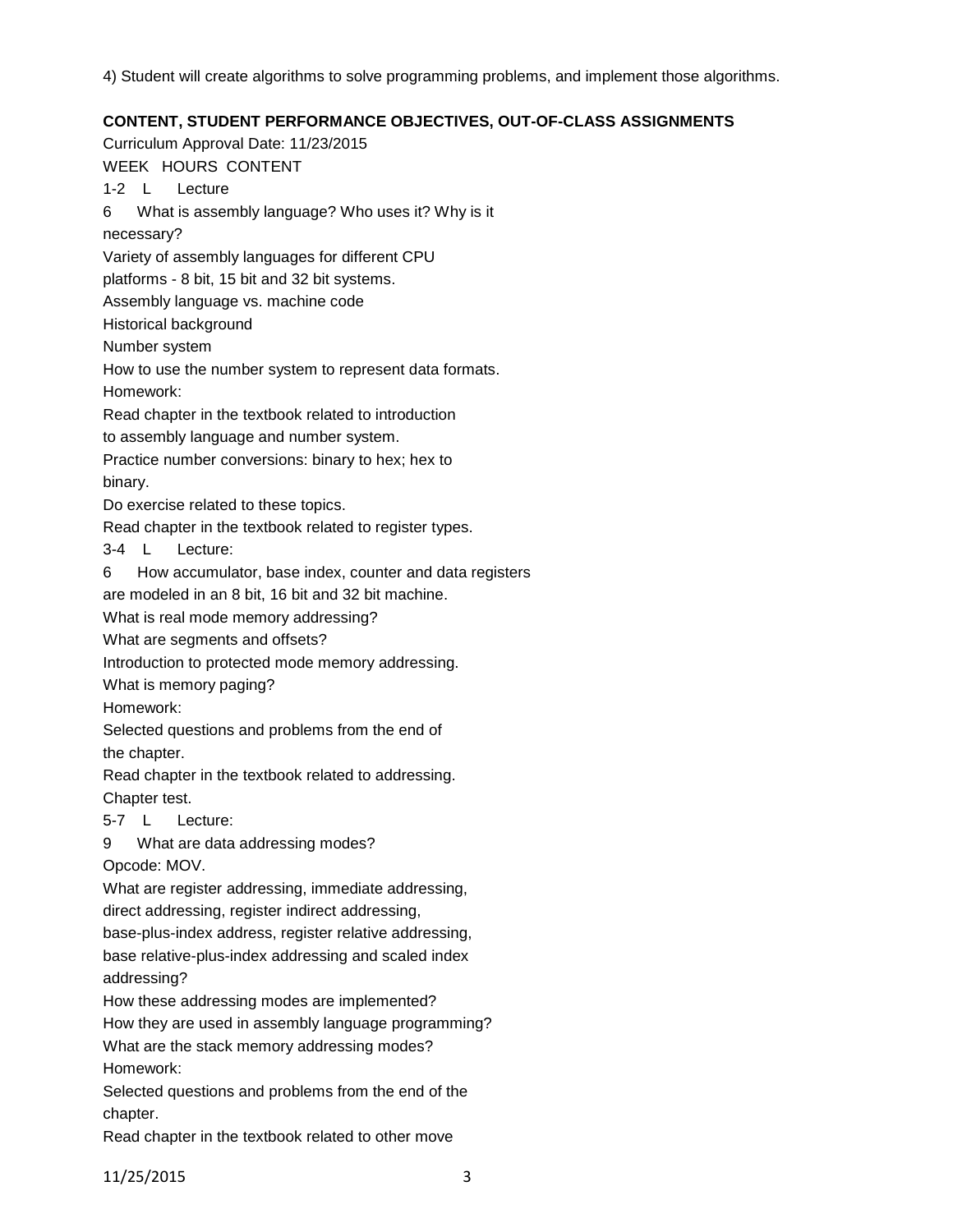instructions.

8-10 L Lecture: 9 Data Move instructions. Opcode: MOVSX, MOVZX, PUSH, POP, BSWAP, XCHG, XLAT, IN, OUT, LEA, LDS, LES, LFS, LGS, LSS, HAFH, SAHF, String instructions. Opcode: MOVS, LODS, STORS, INS, OUTS Mid term Exam Homework: Selected questions and problems from the end of the chapter. Read chapter in the textbook related to ALU, arithmetic and logic instructions sets 11-12 L Lecture: 6 What are ALU, arithmetic and logic instructions? Arithmetic instruction: add, subtract, multiplication, division, negation, comparison, increment, and decrement. Homework: Selected questions and problems from the end of the chapter. Read chapter in the textbook related to logic instruction sets. 13-14 L Lecture: 6 Logic instructions: AND, OR, Exclusive-OR, NOT, shifts, rotates, and logical compare (TEST). Homework: Selected questions and problems from the end of the chapter. Read chapter in the textbook related to jump instruction sets. 15-16 L Lecture: 6 Jump instruction set: JA, JAE, JB, JBE, JC, JG, JGE, JL, JLE, JNC, JNE, JNO, JNS, JNP, JO, JP, JS, JCXZ, JECXZ. Homework: Selected questions and problems from the end of the chapter.

11/25/2015 4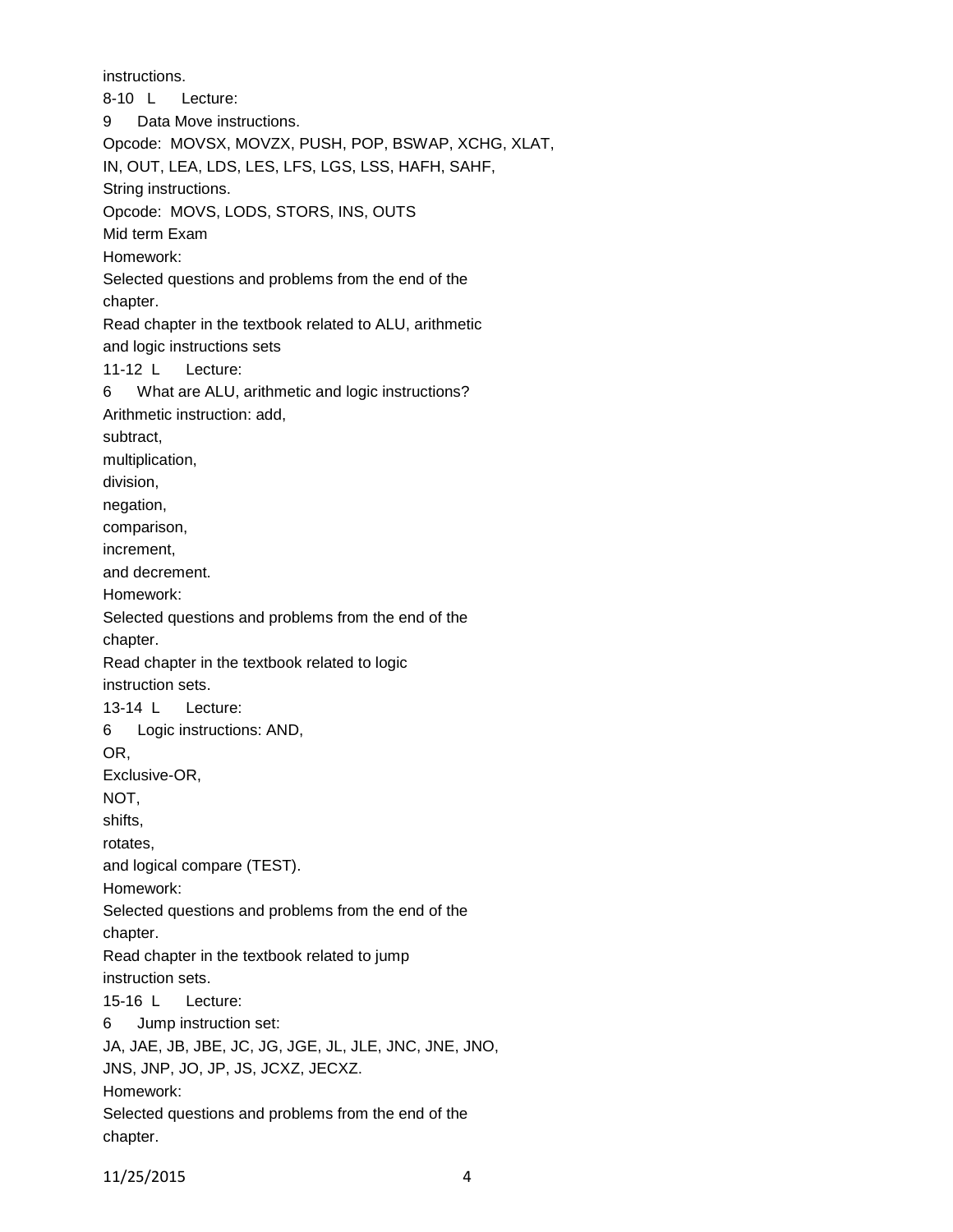Read chapter in the textbook related to macros.

17-18 L Lecture:

6 Use the MASM assembler and linker program.

Use EXTRN and PUBLIC

Set up library files

Write and use MACRO and ENDM to develop macro sequences.

Final Exam

Homework:

Selected questions and problems from the end of the chapter.

Read chapter in the textbook related to programming with C++

STUDENT PERFORMANCE OBJECTIVES:

Weeks 1-2

Students should have a thorough understanding of the number

system and how it's used in the computer system.

Students should learn the relationship between, high-level

language and assembly language.

Students should learn how memory maps are used in a computer

system.

Overview of the DOS operating system.

Weeks 3-4

Students should understand how to model accumulator, base index register, counter and data register in 8 bit, 16 bit and 32 bit environment. How to use the registers to accomplish memory addressing? Students should understand the difference between real mode memory addressing, protected mode memory addressing and how to implement them in a computer system.

Weeks 5-7

Student should learn the operation of each data-addressing mode.

Students should be able to explain the operation of each program

memory-addressing mode and select the appropriate one to accomplish

certain tasks. Describe the sequence of events that place data onto the stack or remove data from the stack.

Weeks 8-10

Students should be able to explain the operation of each data movement instruction with applicable addressing modes.

Understand the purposes of the assembly language pseudo-operations and key words.

Select the appropriate assembly language instruction to accomplish

a specific date movement task.

Weeks 11-12

Students should be able to use arithmetic and logic instructions to

accomplish simple binary, BCD, and ASII arithmetic.

Weeks 13-14

Use AND, OR and Exclusive-AND, to accomplish binary bit manipulation. Use the shift and rotate instruction.

11/25/2015 5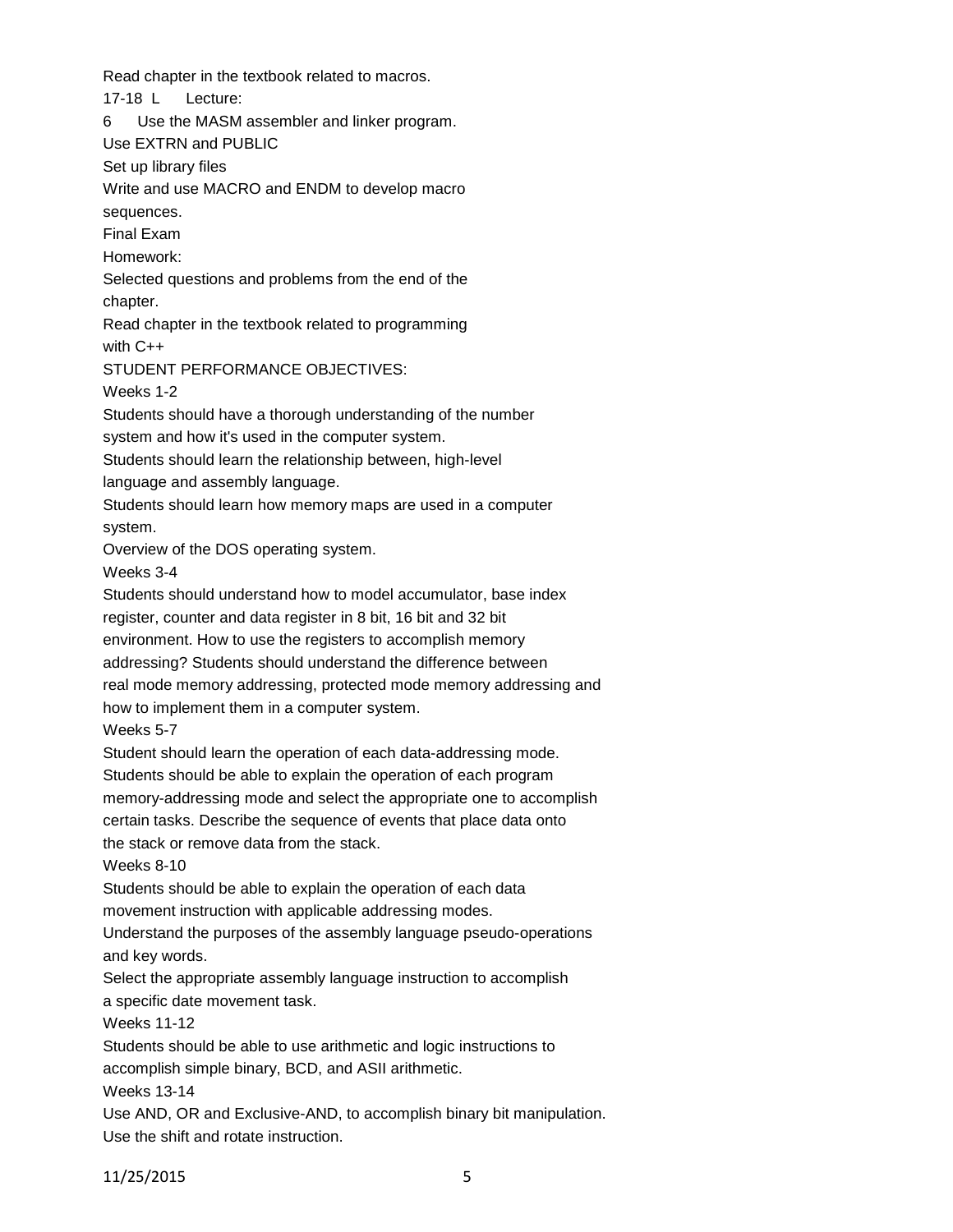Weeks 15-16 Use both conditional and unconditional jump instructions to control flow of a program. Use the relational assembly language statements: IF, .REPEAT, .WHILE Use the call and return instructions to include procedures in program structure. Weeks 17-18 Write assembler code using macros Able to link and include libraries ASSIGNMENTS: Included in the content section of the course outline.

# **METHODS OF INSTRUCTION:**

Lecture, computer demonstration, projects, lab exercises.

## **METHODS OF EVALUATION:**

The types of writing assignments required: Written homework Reading reports Lab reports The problem-solving assignments required: Homework problems Field work Exams The types of skill demonstrations required: Class performance Performance exams The types of objective examinations used in the course: Multiple choice True/false Matching items Completion Other category: None The basis for assigning students grades in the course: Writing assignments: 10% - 40% Problem-solving demonstrations: 30% - 50% Skill demonstrations: 10% - 50% Objective examinations: 5% - 20% Other methods of evaluation: 0% - 0%

## **REPRESENTATIVE TEXTBOOKS:**

Required: Irvine, Kip. Assembly Language for x86 Processors (7th Edition). Pearson, 2014. Or other appropriate college level text. Reading level of text, Grade: 12+ Verified by: ev

## **ARTICULATION and CERTIFICATE INFORMATION**